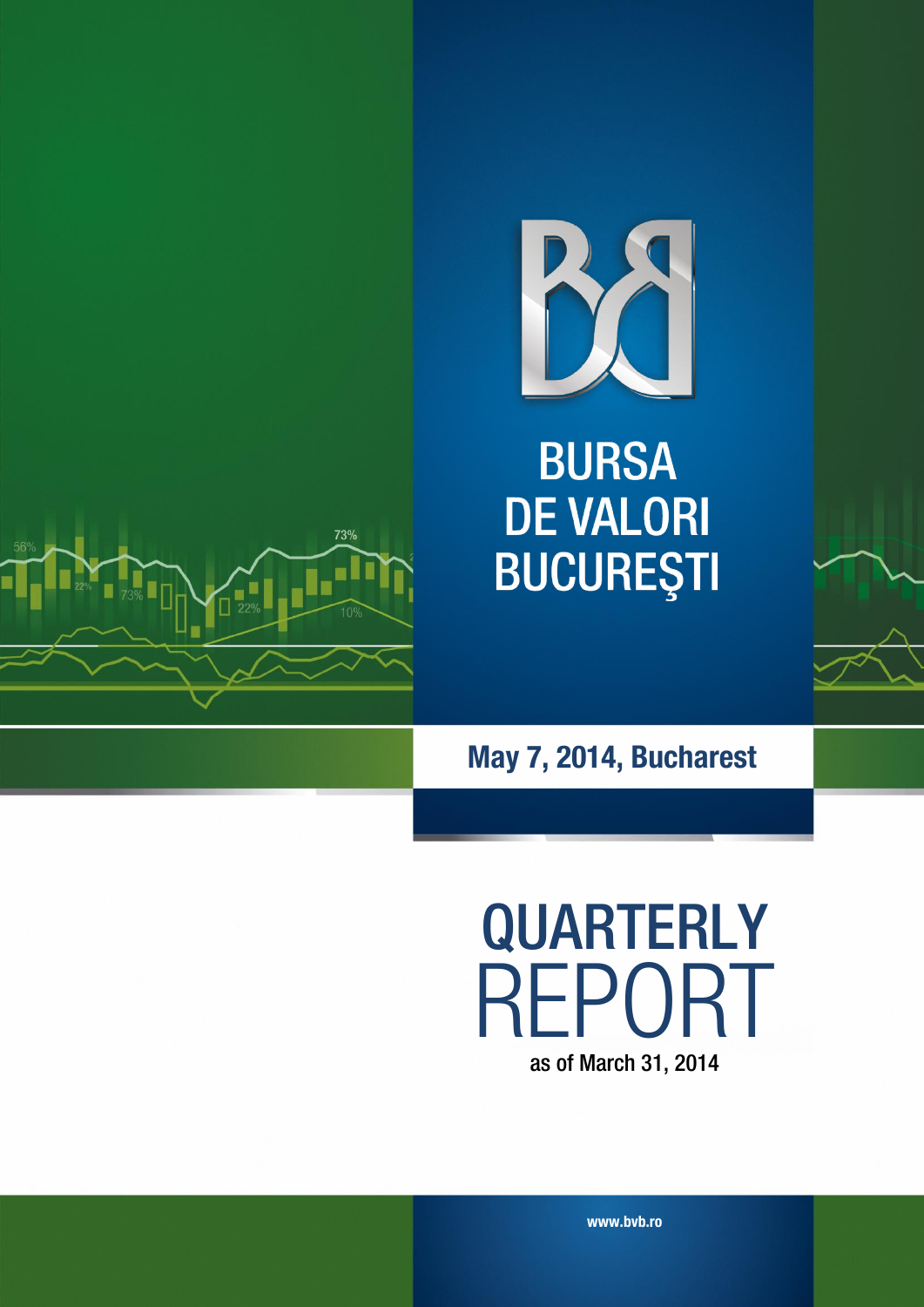#### **CONTENTS**

#### **Annexes**

The Assets, liabilities and equity statement, the Profit and loss account and the Main financial indicators as of March 31, 2014 prepared according to the Accounting Rules in compliance with Directive IV of the European Economic Community applicable for authorized entities, supervised and monitored by Financial Supervisory Authority (FSA).

#### **DISCLAIMER**

This English language report is a convenience translation of the Romanian language "Quarterly Report as of March 31, 2014". The Romanian version of the report is the official document.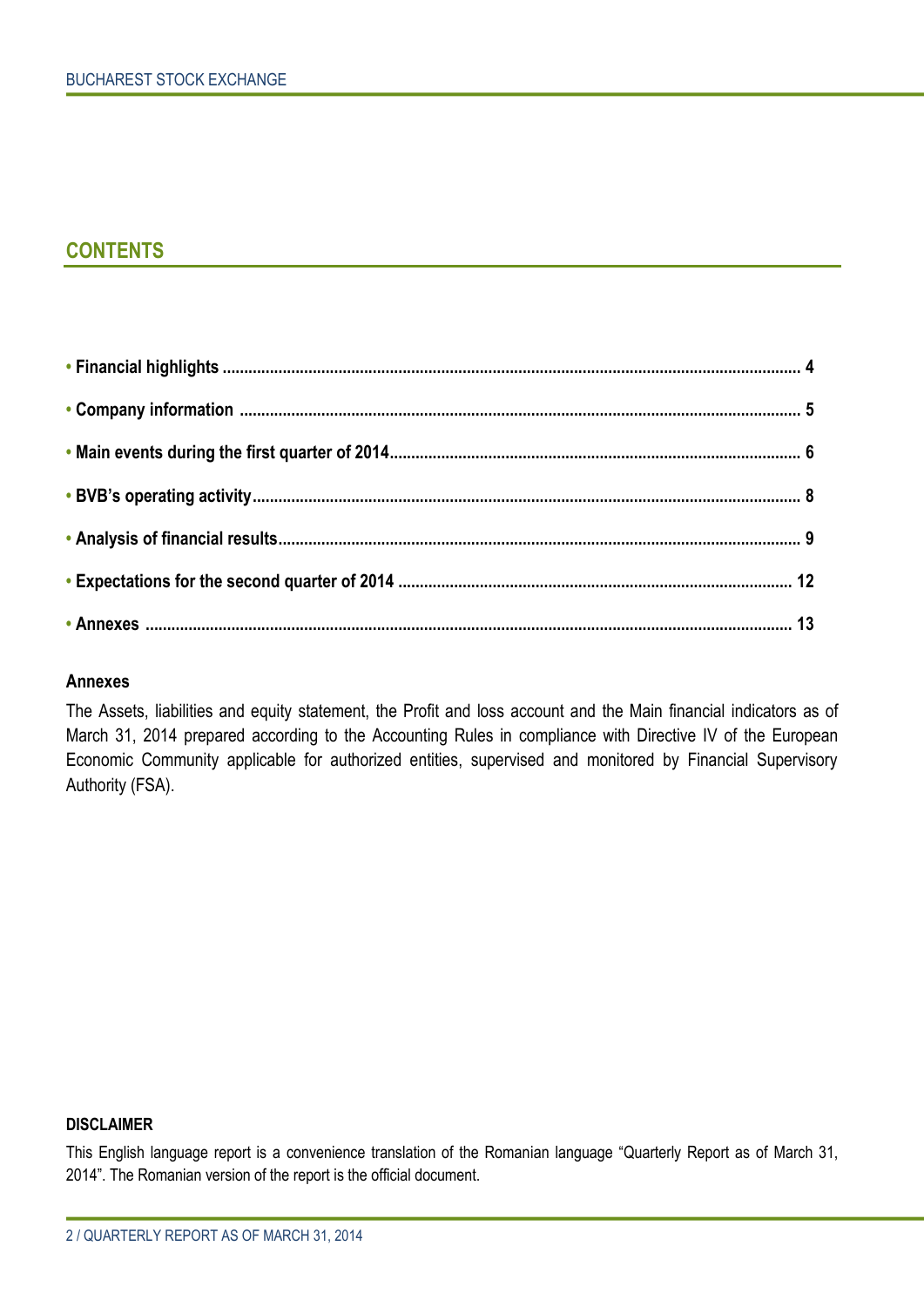### **BVB MOVES FORWARD ON THE MODERNIZATION PATH**

M During the first three months of 2014, the Bucharest Stock Exchange (BVB) focused on the strategy for reshaping the local capital market, going from identifying the main issues standing in the way of development to specific measures and solutions which are part of the broader market strategy, all with the ultimate goal of enhancing market quality and liquidity.

M The modernization process of BVB, started in 2013, continued in 2014 with the implementation of a new market making program, the extension of the trading program for shares, fund units and rights listed on the regular market, changes to the existing structure of BVB market indices, as well as with measures dedicated to existing and potential issuers of financial instruments, such as the new fee system for structured products issues and the elimination from BVB's Rulebook of some burdensome listing provisions, aiming at streamlining such processes.

M At a larger scale, BVB, part of the Great Barriers Shift Group, brought its contribution to outlining the main eight Barriers deterring the local capital market from stepping up to the emerging market status. The group worked intensely also to pencil the much-needed measures and actions to improve market accessibility for both investors and issuers, of which, as said above and detailed in this report, some have already been implemented or are currently ongoing.

M On the financial side<sup>1</sup>, BVB ended the first quarter of the year with sales revenues<sup>2</sup> of RON 4.64 mn, advancing by 14.5% compared to the year-ago period, as trading activity improved. The trading value for shares, rights and units, including Deal trades and public offers, increased by 22% y-o-y to RON 2.34 bn.

M BVB's operating profit stood at RON 1.20 mn, almost twice the year-ago level, on higher revenues. Operating expenses increased only marginally, driven mainly by costs with marketing and promotion activities aimed at attracting investors and issuers, while personnel expenses declined by almost 8% y-o-y. The operating margin was 26% compared to 16% in the year-ago period.

M The financial profit of RON 0.45 mn was based mainly on interest earned and was lower in y-o-y terms because of adverse movements of foreign currencies against the RON (with a negative influence of RON 0.37 mn) and adjustments to BVB's investments in shares (determining a further decline by RON 0.19 mn).

M The net profit for the first quarter reached RON 1.38 mn, translating into earnings per share of RON 0.18 and a net margin of 30%.

 $\ddot{\phantom{a}}$ 

<sup>1</sup> The financial data have not been audited and represent the individual results of the Bucharest Stock Exchange, drawn up according to the Romanian Accounting Standards (RAS); the financial indicators are expressed in million RON and they are rounded off to the nearest integer, resulting in small reconciliation differences. 2 BVB's sales revenue consists mainly from the fees recorded on trading of all listed instruments, tarriffs from listing of companies and instruments, and from data vending to various users.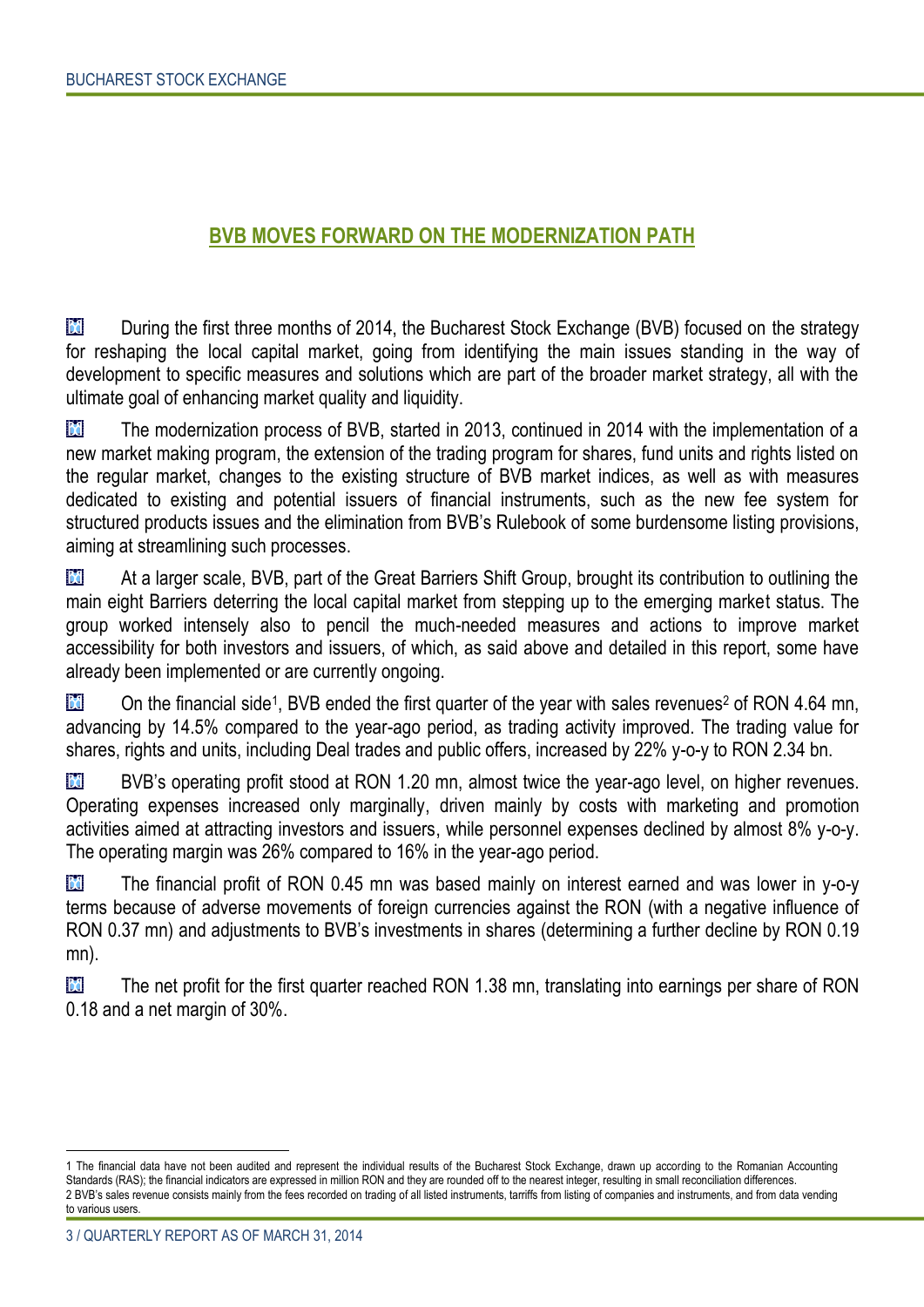### **FINANCIAL HIGHLIGHTS**

|                                                                                      |            | Q <sub>1</sub>                                              |            |                |
|--------------------------------------------------------------------------------------|------------|-------------------------------------------------------------|------------|----------------|
| <b>Indicators</b>                                                                    |            | 01.01.2014                                                  | 01.01.2013 | <b>Change</b>  |
|                                                                                      |            | 31.03.2014                                                  | 31.03.2013 |                |
|                                                                                      |            | Individual profit and loss account                          |            |                |
| <b>Net sales</b>                                                                     | RON mn     | 4.64                                                        | 4.06       | 14%            |
| <b>Operating profit</b>                                                              | RON mn     | 1.20                                                        | 0.66       | 81%            |
| <b>Financial profit</b>                                                              | RON mn     | 0.45                                                        | 1.13       | $-60%$         |
| <b>Net profit</b>                                                                    | RON mn     | 1.38                                                        | 1.53       | $-10%$         |
| <b>Earnings per share</b>                                                            | <b>RON</b> | 0.18                                                        | 0.20       | $-10%$         |
|                                                                                      |            | Individual balance sheet (end of period)                    |            |                |
| <b>Shareholders' equity</b>                                                          | RON mn     | 99.20                                                       | 96.13      | 3%             |
| <b>Total assets</b>                                                                  | RON mn     | 103.79                                                      | 100.03     | 4%             |
|                                                                                      |            | <b>Ratios</b>                                               |            |                |
| <b>Operating margin</b>                                                              | $\%$       | 26%                                                         | 16%        | $\blacksquare$ |
| <b>Net margin</b>                                                                    | $\%$       | 30%                                                         | 38%        |                |
| <b>Return on equity</b>                                                              | $\%$       | 1%                                                          | 2%         |                |
|                                                                                      |            | Market statistics (including DEAL trades and public offers) |            |                |
| Turnover for shares, rights and units                                                | RON mn     | 2,337                                                       | 1,912      | 22.2%          |
| <b>Turnover for bonds and government</b><br><b>securities</b>                        | RON mn     | 37                                                          | 145        | $-74.4%$       |
| Turnover for shares, rights, units, bonds<br>and government securities               | RON mn     | 2,374                                                       | 2,057      | 15.4%          |
| Average daily turnover for shares, rights,<br>units, bonds and government securities | RON mn     | 38.3                                                        | 33.2       | 15.4%          |
|                                                                                      |            | <b>BVB stock statistics</b>                                 |            |                |
| <b>Opening price</b><br>(closing price of the previous day)                          | <b>RON</b> | 32.50                                                       | 20.00      | 62.5%          |
| <b>High (intraday price)</b>                                                         | <b>RON</b> | 32.39                                                       | 22.50      | 44.0%          |
| Low (intraday price)                                                                 | <b>RON</b> | 24.70                                                       | 20.00      | 23.5%          |
| <b>Closing price (end of period)</b>                                                 | <b>RON</b> | 28.77                                                       | 21.00      | 37.0%          |
| <b>Trading value, including DEAL trades</b>                                          | RON mn     | 11.58                                                       | 16.52      | $-29.9%$       |
| Average daily turnover, including DEAL<br>trades                                     | RON mn     | 0.19                                                        | 0.27       | $-29.9%$       |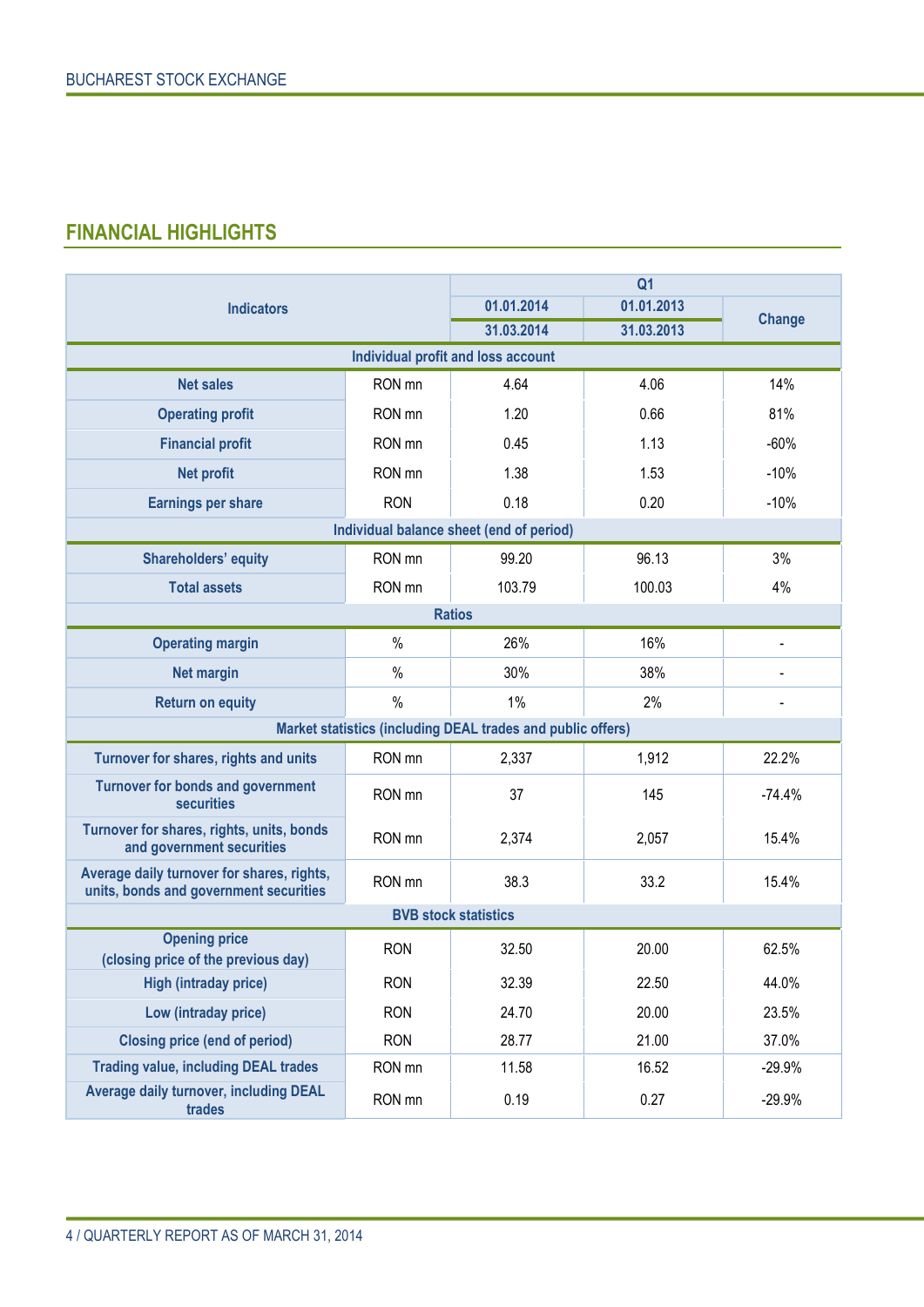#### **COMPANY INFORMATION**

| <b>Legal entity</b>           | SC BURSA DE VALORI BUCUREȘTI SA                             |
|-------------------------------|-------------------------------------------------------------|
| <b>Main activity</b>          | Administration of financial markets                         |
| <b>CAEN</b> code              | 6611                                                        |
| <b>Sole Registration Code</b> | 17777754                                                    |
| <b>Trade Register no</b>      | J40/12328/2005                                              |
| <b>Address</b>                | 34-36 Carol I Blvd., floors 13-14,<br>District 2, Bucharest |
| <b>Symbol</b>                 | <b>BVB</b>                                                  |
| <b>ISIN</b>                   | ROBVBAACNOR0                                                |

The Bucharest Stock Exchange (BVB) was established based on the Decision of the National Securities Commission (NSC) no. 20/1995. BVB was created as a public non-profit institution and in 2005 it became a joint stock company. The shares of the Bucharest Stock Exchange were admitted on BVB's spot regulated market on June 8, 2010. The Company's main activity is the administration of financial markets. BVB is the largest market operator in Romania.

The Bucharest Stock Exchange operates several markets:

- a spot regulated market where financial instruments such as shares and rights (issued by international and Romanian entities), debt instruments (corporate, municipality and government bonds issued by Romanian entities and international corporate bonds), UCITs (shares and fund units), structured products, tradable UCITS (ETFs) are traded;
- a regulated derivatives market where futures contracts for shares, indices, commodities and exchange rates can be traded;
- an alternative trading system (ATS), where foreign stocks listed on other markets and securities issued by Romanian companies not qualified for the regulated market are traded;
- RASDAQ market where shares and rights issued by Romanian entities are traded, most of them coming from the mass privatization programme.

BVB's operating revenues are generated mainly from the trading of all the listed financial instruments, from fees charged to issuers for the admittance and maintenance to the trading system, as well as from data vending to various users.

BVB was included in several indices: FTSE Mondo Visione Exchanges Index, on November 9, 2010, BET Index, on March 21, 2011, Dow Jones Global Exchanges Index, on June 17, 2011, ROTX Index on September 19, 2011 and since July 3, 2012, BVB is also part of BET-BK.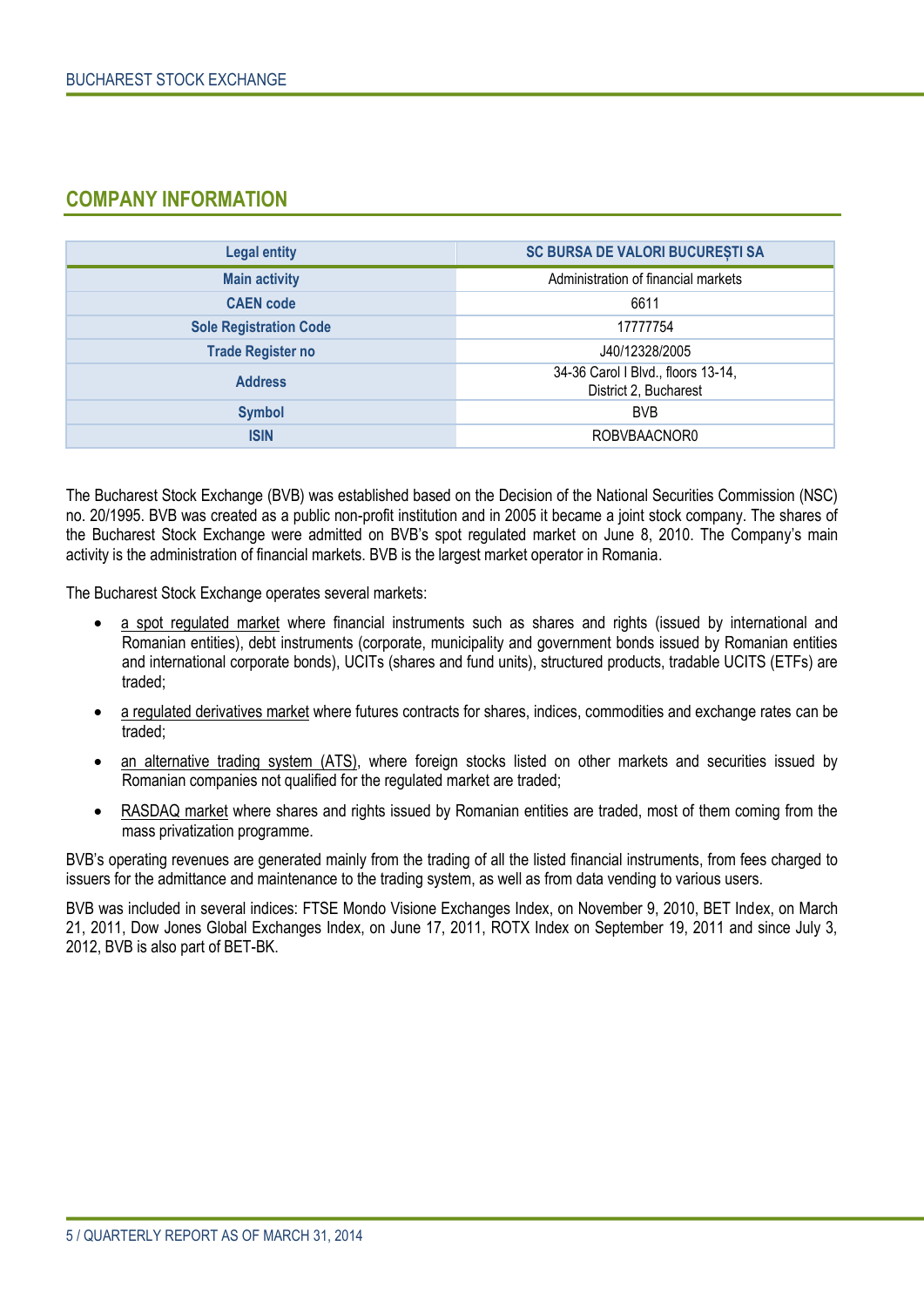#### **MAIN EVENTS DURING THE FIRST QUARTER OF 2014**

**3 Jan** – BVB's new **market making program**, part of the Three-Pillar Action Plan, came into force. The program is aimed at developing the market making activity and to enhance the liquidity and market quality. The program started with four brokerage companies acting as market makers (Wood & Company, Banca Comerciala Romana, Raiffeisen Centrobank AG and SSIF Broker), while IFB Finwest joined the program later in January.

On the same date, the **trading program** for shares, fund units and rights listed on the regulated spot market was extended until 18.00. The extension of the trading program is also part of BVB's Three-Pillar Action Plan, aimed at easing investors' access to BVB.

**16 Jan** – The 5-year **corporate bonds issued by Transelectrica SA**, worth of RON 200 mn, started trading at BVB's Debt securities – Corporate bonds tier. The public offer for the sale of the bonds took place at the end of 2013.

**30 Jan** – The **List of Fees for structured products** was updated, by lowering the admission and maintenance fees charged to issuers of such financial instruments. Thus BVB aims at stimulating the development of this market segment and enhance liquidity, by incentivizing issuers to bring more structured products to the market. The new fees are valid until the end of 2014.

**5-6 Feb** – BVB, Raiffeisen Bank and Fondul Proprietatea organized the first **Romania Investor Days** event in New York City. USA. The event was designed to offer qualified US-based investors a deeper understanding of investment opportunities in Romania, the Romanian capital market and its flagship companies. It attracted over 80 participants from 45 investment funds collectively representing over USD 900 bn in assets under management.

Participants attended presentations offered by the representatives of the Romanian Government, the National Bank of Romania, the Ministry of Economy, the Ministry of Public Finance, the Energy Department, the Financial Supervisory Authority and the Fiscal Council, as well as presentations made by Fondul Proprietatea, Raiffeisen Bank and BVB. The event also included 108 one-on-one meetings between investors and the top management of Romanian companies that are listed on BVB or are part of the Fund's portfolio.

**12 Feb** – BVB, under the patronage of the National Bank of Romania and in partnership with the Financial Supervision Authority organized the conference "**Creating an International Capital Markets in Romania. Eight Important Systemic Barriers, Key for Creating a Modern Capital Market**." The event was aimed at presenting the steps of a substantial reform of regulations and practices which at present define the development pace of the capital market. Discussions focused on the report identifying the major obstacles which keep the Romanian capital market from becoming a modern structure for capital flows in the economy.

Keynote speeches were offered by Mr Mugur Isarescu, the Governor of the National Bank of Romania, Mr Victor Ponta, the Prime-minister of Romania, Mr Steven Maijoor, President of European Securities and Markets Authority (ESMA), as well as by officials of the local capital market: Mr Daniel Daianu, FSA First-vicepresident, Mr. Mircea Ursache, FSA Vicepresident, Mr Lucian Anghel, President of BVB, and Mr Ludwik Sobolewski, BVB's CEO.

**14 Feb** – Ipopema Securities SA, one of the top brokerage companies in Poland, was included in the FSA Registry, in the section dedicated to financial services intermediaries. The company is currently undergoing the necessary preparations for being admitted as a Participant to the Bucharest Stock Exchange trading system.

**11 Mar** – BVB launched its **mobile application**, as a tool for investors interested in accessing up-to-date information, prices and news from BVB's markets. The application is available for smartphones, free of charge.

**18 Mar** – BVB's Board of Governors approved a series of **amendments to BVB's Rulebook – Market Operator**, aimed at improving the efficiency of the admission to trading of financial instruments on the BVB spot regulated market, by eliminating formalistic and bureaucratic listing provisions. The changes will be applied after their approval by the Financial Supervisory Authority.

The Board also approved a series of changes to existing **BVB indices**, as well as the launch of two new indices (BET Plus, a broad market index, and BET-TR, a total return index).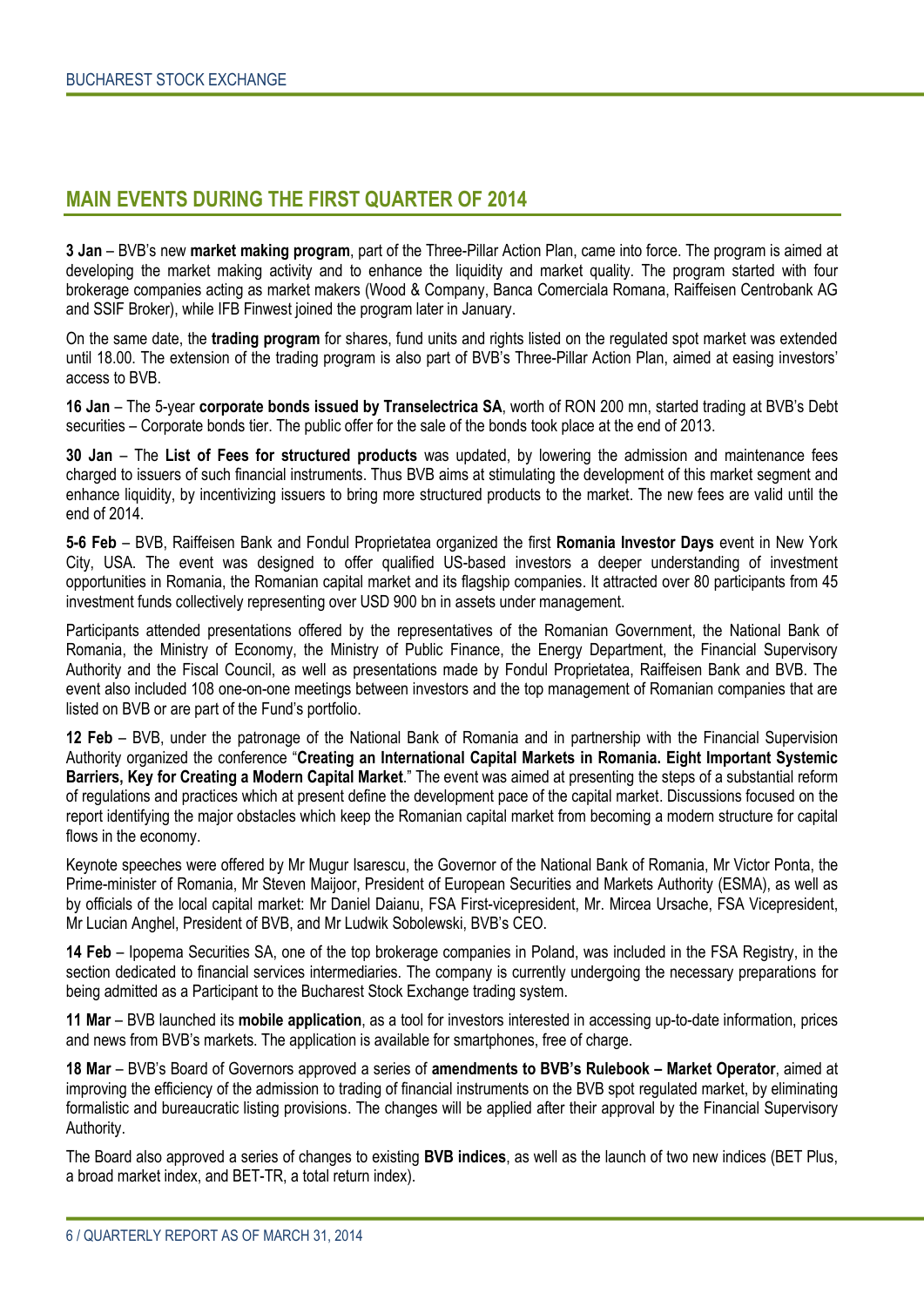**20 Mar** – **Natura Quattuor Energia Holdings SA Bucuresti** started trading on BVB's regulated market, the Equities Segment, Tier 3 Shares. The company was previously traded on RASDAQ market.

**24 Mar** – The **official website for the capital market reform**, focused on eliminating the Eight Systemic Barriers standing against the development of the capital market in Romania, was launched. [www.RoCapMarketModern.ro](http://www.rocapmarketmodern.ro/) will include updates on the regulatory steps taken to eliminate the Eight Barriers of the capital market.

**25 Mar** – BVB and Wood & Company organized the **Romania Investor Day** event in Warsaw. The event was aimed at presenting investment opportunities of the Romanian capital market to foreign institutional investors, mainly to Polish investment and pension funds. Fondul Proprietatea, OMV Petrom, Romgaz, Transelectrica and Nuclearelectrica, to name just a few of the local blue-chips, offered insightful presentations during one-on-one meetings.

During the 1<sup>st</sup> quarter of the year, 7 new series of turbo certificates issued by Erste Bank and 3 new series of turbo certificates issued by SSIF Broker started trading on BVB's Structured Products segment. These instruments have indices, stocks and commodities as underlying assets.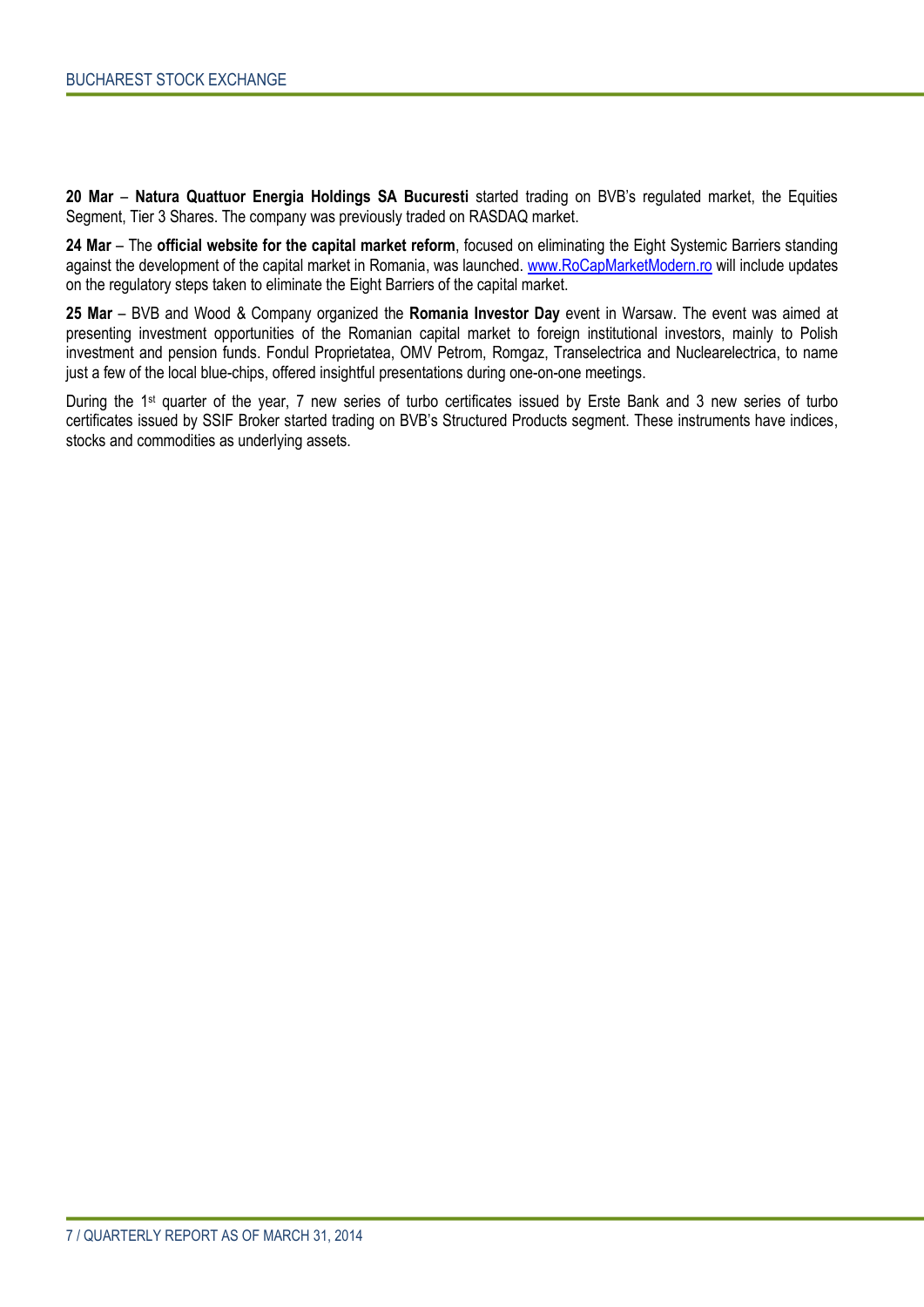#### **BVB's OPERATING ACTIVITY<sup>3</sup>**













 $\overline{a}$ <sup>3</sup> Source: BVB. The traded value is presented based on a "single counted" basis, includes DEAL trades and excludes public offers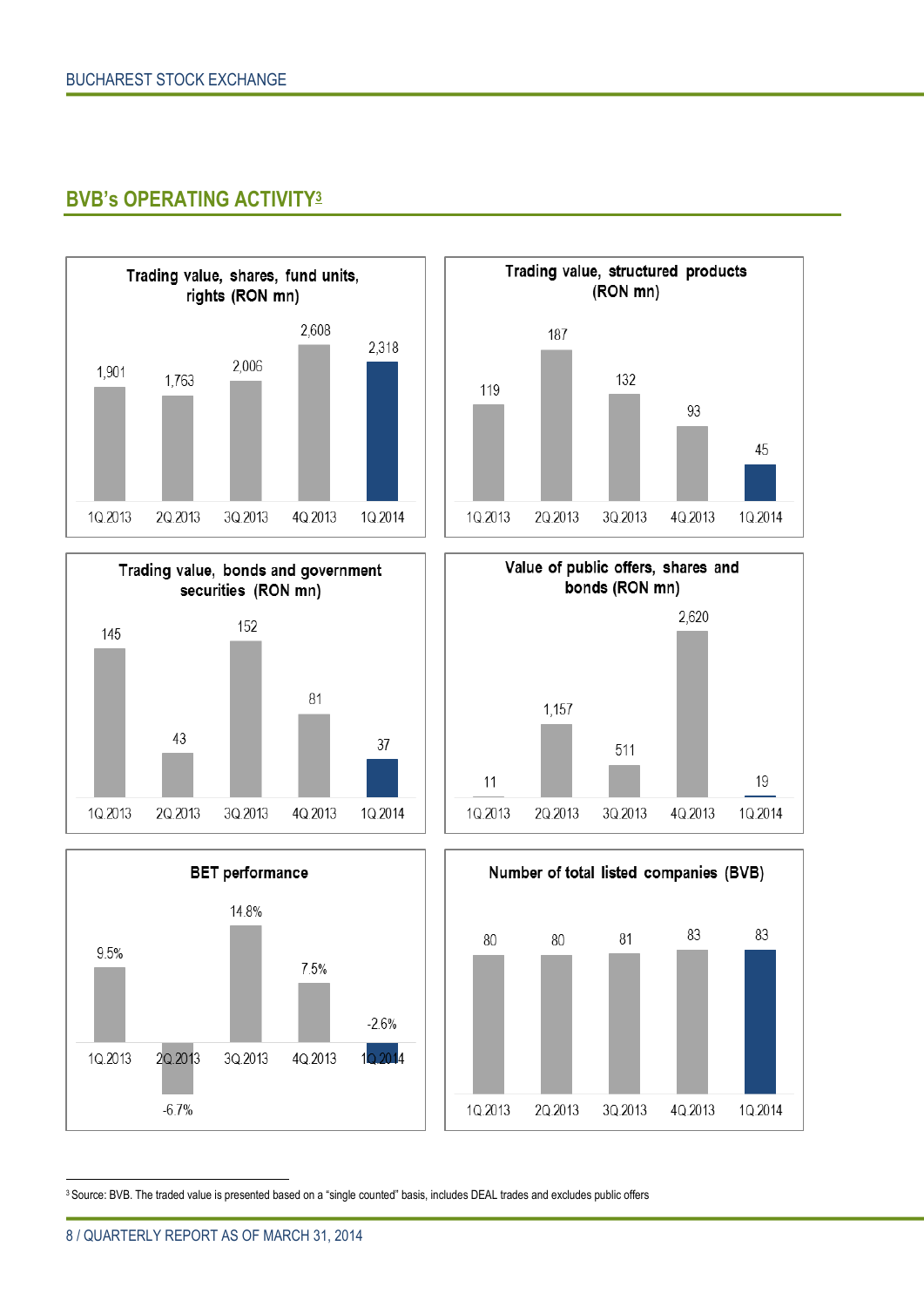#### **ANALYSIS OF FINANCIAL RESULTS**

The financial results are prepared according to the Romanian Accounting Standards (RAS) and in compliance with the rules and regulations of the FSA. The financial results as at March 31, 2014 are not audited.

#### **Activity results for the first quarter of 2014**

The first quarter of the year started with significant corrections for international markets, despite the good economic prospects: the US economy advanced by an annualized 3.2% in 4Q 2013, while the Eurozone continued its recovery, in line with estimates and even with positive surprises. Emerging markets also suffered, the major influence coming from the reduced flow of easy money from the US, subdued growth outlook, higher financial risks and political tensions in some countries. These increasing uncertainties fueled portfolio outflows from emerging countries and some currencies depreciated sharply, prompting authorities to defend them by raising policy rates and intervening in foreign exchange markets.

These measures bore fruit in February and March, as emerging markets and currencies were stabilized. Stock indices recovered their January losses, thus MSCI World, S&P 500 and DJ Stoxx 600 ended the quarter with gains.

The Romanian economy on the other hand continued to show signs of improvement, with a reported 1.5% q-o-q real GDP growth rate in 4Q 2013, pointing towards an annualized 3.5% growth rate for 2013, the best pace since 2008. Inflation stabilized to historical lows, while the central bank continued its policy rate cuts down to 3.5%, leading to further declines in interest rates for deposits.

Given the investors' increasing concerns with regard to developing economies, the local market indices lost ground over the 1<sup>st</sup> quarter, with BET ending 2.6% lower.

In terms of liquidity, the stock market turnover excepting public offers increased by 22% y-o-y, while compared to the previous quarter an 11% decline was registered. The fixed-income instruments (bonds and government securities) registered declines in both q-o-q and y-o-y terms.

BVB's **trading revenues** reached RON 3.87 mn, by 14.2% higher compared to the year-ago period, driven by revenues generated by the stock regulated market. Compared to the previous quarter, when several deals animated the public offers segment, trading revenues are 60% lower.

The other categories of revenues, with the exception of IT services, also registered increases. Admission and maintenance fees charged to issuers increased by 23% y-o-y, as some of the smaller issuers were charged higher amounts following last year's trading price increases (blue chips have already reached the highest fees possible). The change of maintenance fees scheme applied to structured products also had a positive impact on revenues.

| <b>Profit and loss account</b><br>(RON mn) | <b>1Q 2014</b> | 4Q 2013 | Change<br>1Q 2014 vs 4Q 2013 | 1Q 2013 | Change<br>1Q 2014 vs 1Q 2013 |
|--------------------------------------------|----------------|---------|------------------------------|---------|------------------------------|
| <b>Sales revenues</b>                      | 4.64           | 10.65   | $-56.4\%$                    | 4.06    | 14.5%                        |
| <b>Operating expenses, of which:</b>       | 3.55           | 6.13    | $-42.1\%$                    | 3.41    | 4.2%                         |
| - Personnel expenses                       | 1.66           | 3.28    | -49.3%                       | 1.80    | $-7.8%$                      |
| <b>Operating profit</b>                    | 1.20           | 4.53    | $-73.5\%$                    | 0.66    | 81.2%                        |
| <b>Financial profit</b>                    | 0.45           | 0.29    | 57.0%                        | 1.13    | -59.9%                       |
| Pre-tax profit                             | 1.66           | 4.82    | $-65.6\%$                    | 1.79    | $-7.7%$                      |
| <b>Net profit</b>                          | 1.38           | 4.02    | $-65.7%$                     | 1.53    | $-9.8%$                      |
| Earnings per share (RON)                   | 0.18           | 0.52    | $-65.7%$                     | 0.20    | $-9.8%$                      |

The 14% advance of data vending revenues occurred on the back of higher interest in local market information.

Therefore, **operating revenues** for 1Q 2014 reached of RON 4.75 mn, 16.8% above the figure reported for 1Q 2013.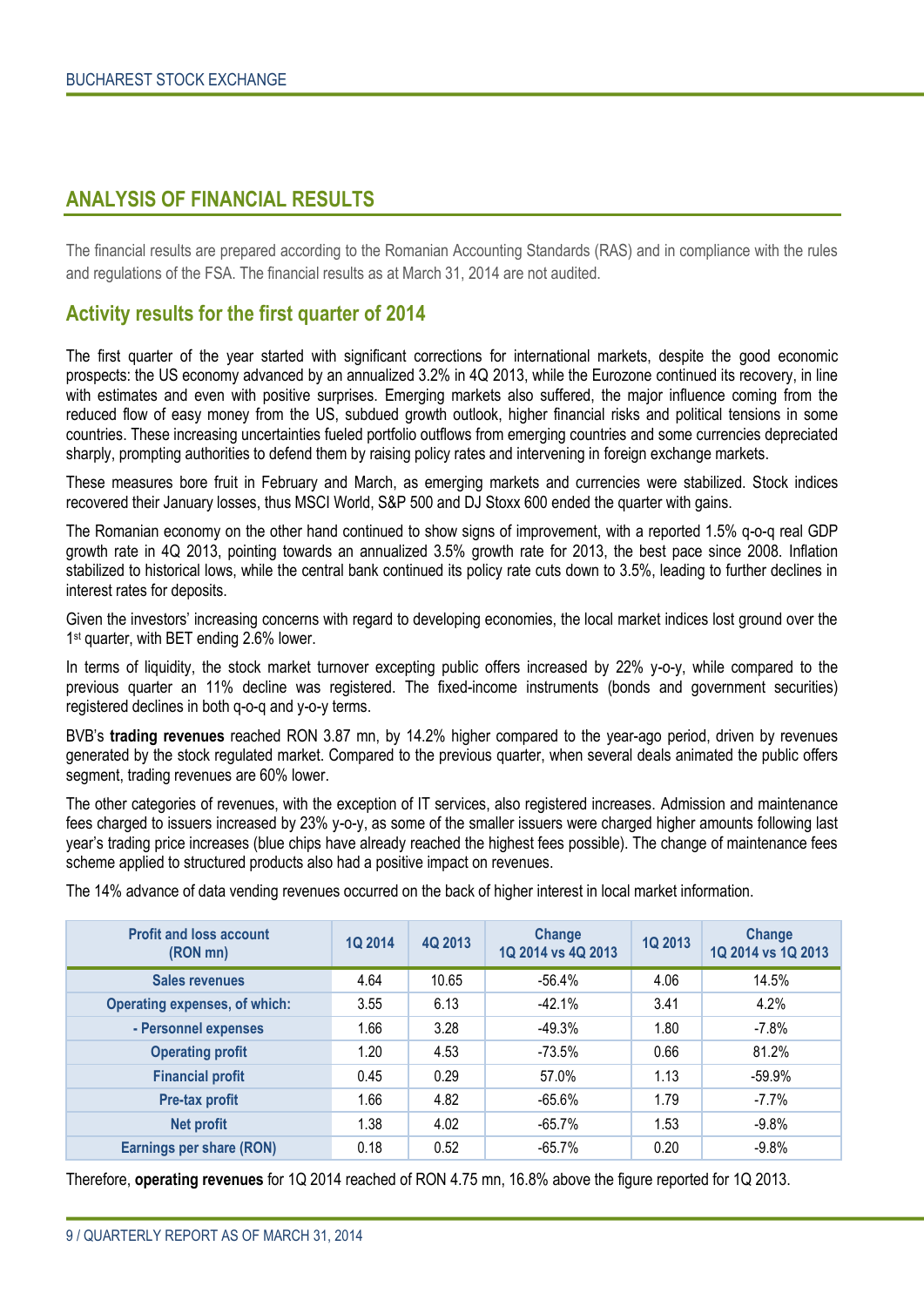**Operating expenses** registered a 4.2% increase compared to the year-ago period to RON 3.55 mn, as the decline of the personnel expenses of 7.8% y-o-y partially compensated by the increases for other operating expenses, mainly marketing & promotion and related expenses.

In q-o-q terms, the operating expenses decline is much more significant (-42%), as 4Q 2013 costs had been affected by nonrecurring personnel expenses, one offs related to the registration of adjustments for doubtful clients and other provisions.

Taking all the above into consideration, the **operating profit** marked an 81% y-o-y increase to RON 1.20 mn, while the operating margin reached 26%.



\* The trading value includes Deal trades and public offers

The **financial profit** reached RON 0.45 mn, declining 60% compared to 1Q 2013 on a negative influence from exchange rates (RON 0.37 mn) and adjustments related to financial instruments held (RON 0.19 mn). Compared to the previous quarter, the trend was reversed, with a 57% increase being registered, as at the end of the year 2013 additional depreciation adjustments were recorded for the investments held in related parties.

BVB ended the first quarter of the year with a **net profit** of RON 1.38 mn, translating into **net earnings per share** of RON 0.18.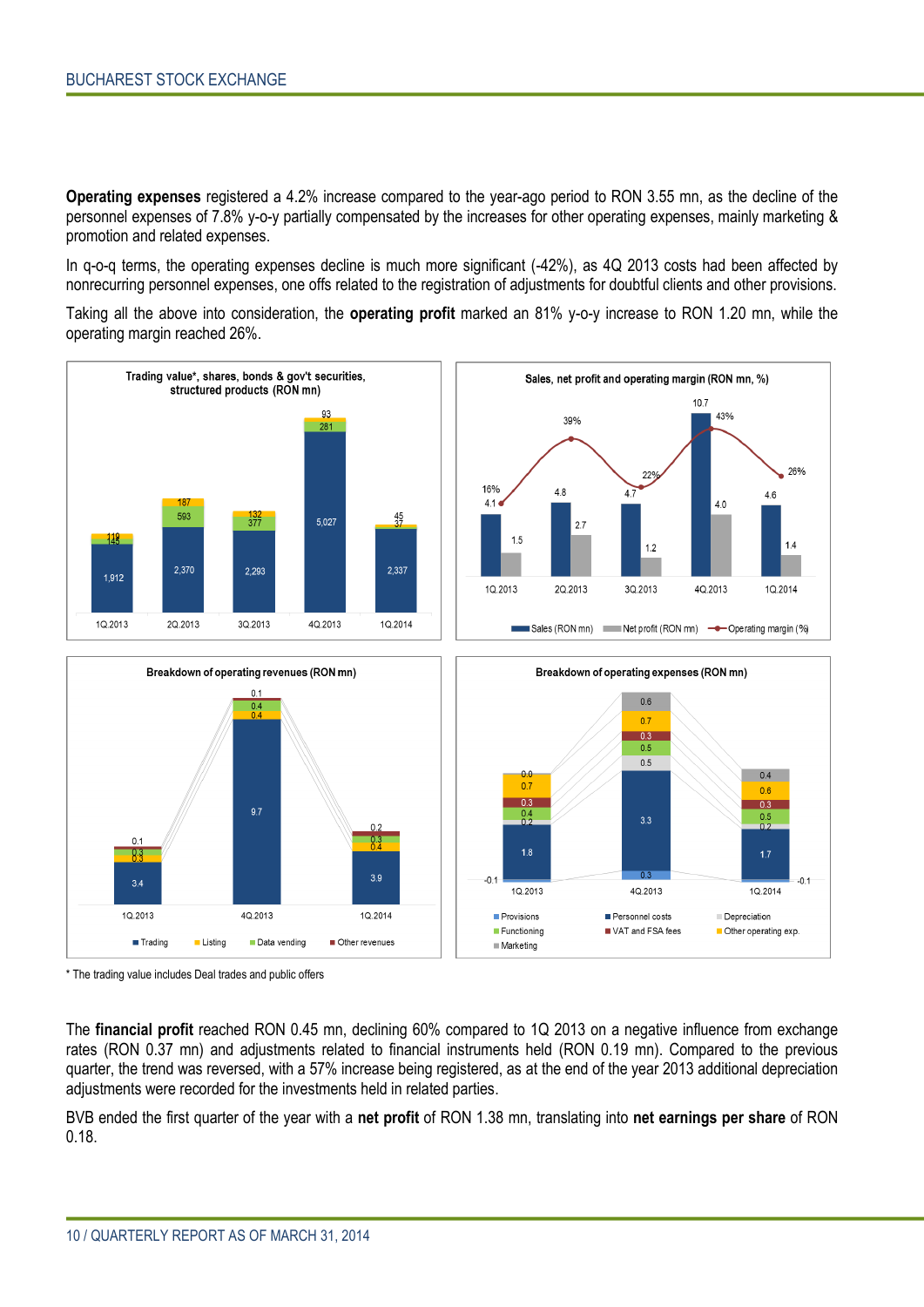#### **Financial position as of March 31, 2014**

#### **Net assets**

During the first quarter of the year, BVB's **total assets** registered an insignificant decline of 0.6% to RON 103.79 mn, of which: non-current assets of RON 61.78 mn and current assets of RON 41.80 mn.

The relatively small increase of **non-current assets** was determined partly by the annual renewal of software licenses, as well as by the amortization of long-term government securities and the registration of the related accrued interest.

**Current assets** declined by RON 0.90 mn, due to lower receivables and a decline in **cash and short term investments** which reached a total of RON 37.10 mn.

| <b>Assets</b><br>(RON mn)                                      | 31.03.2014 | 01.01.2014 | <b>Equity &amp; Liabilities</b><br>(RON mn) | 31.03.2014 | 01.01.2014 |
|----------------------------------------------------------------|------------|------------|---------------------------------------------|------------|------------|
| <b>Non-current assets</b>                                      | 61.78      | 61.52      | <b>Shareholders' equity</b>                 | 99.20      | 97.82      |
| Current assets - total, of which:<br>- cash, bank accounts and | 41.80      | 42.70      | Payables, all due in less<br>than 1 year    | 3.62       | 5.54       |
| other short term financial<br><b>investments</b>               | 37.10      | 37.45      |                                             |            |            |
|                                                                | 0.21       | 0.18       | <b>Provisions</b>                           | 0.30       | 0.37       |
| <b>Prepaid expenses</b>                                        |            |            | <b>Deferred revenues</b>                    | 0.67       | 0.66       |
| <b>Total assets</b>                                            | 103.79     | 104.39     | <b>Total equity &amp; liabilities</b>       | 103.79     | 104.39     |

BVB's **debt** at the end of March 2014, all due in less than 1 year, amounted to RON 3.62 mn. The decline compared to the end of 2013 was determined mainly by the payment of taxes owed to the state budget (profit tax for the 2013 fiscal result) and of outstanding amounts which became due.

**Deferred revenues** remained fairly unchanged, at RON 0.67 mn, representing the annual maintenance fees charged to issuers, billed during the first 3 months of the year but not yet due.

**Shareholders' equity** increased by approx. RON 1.38 mn, due to the registration of the net profit for the first quarter of the year.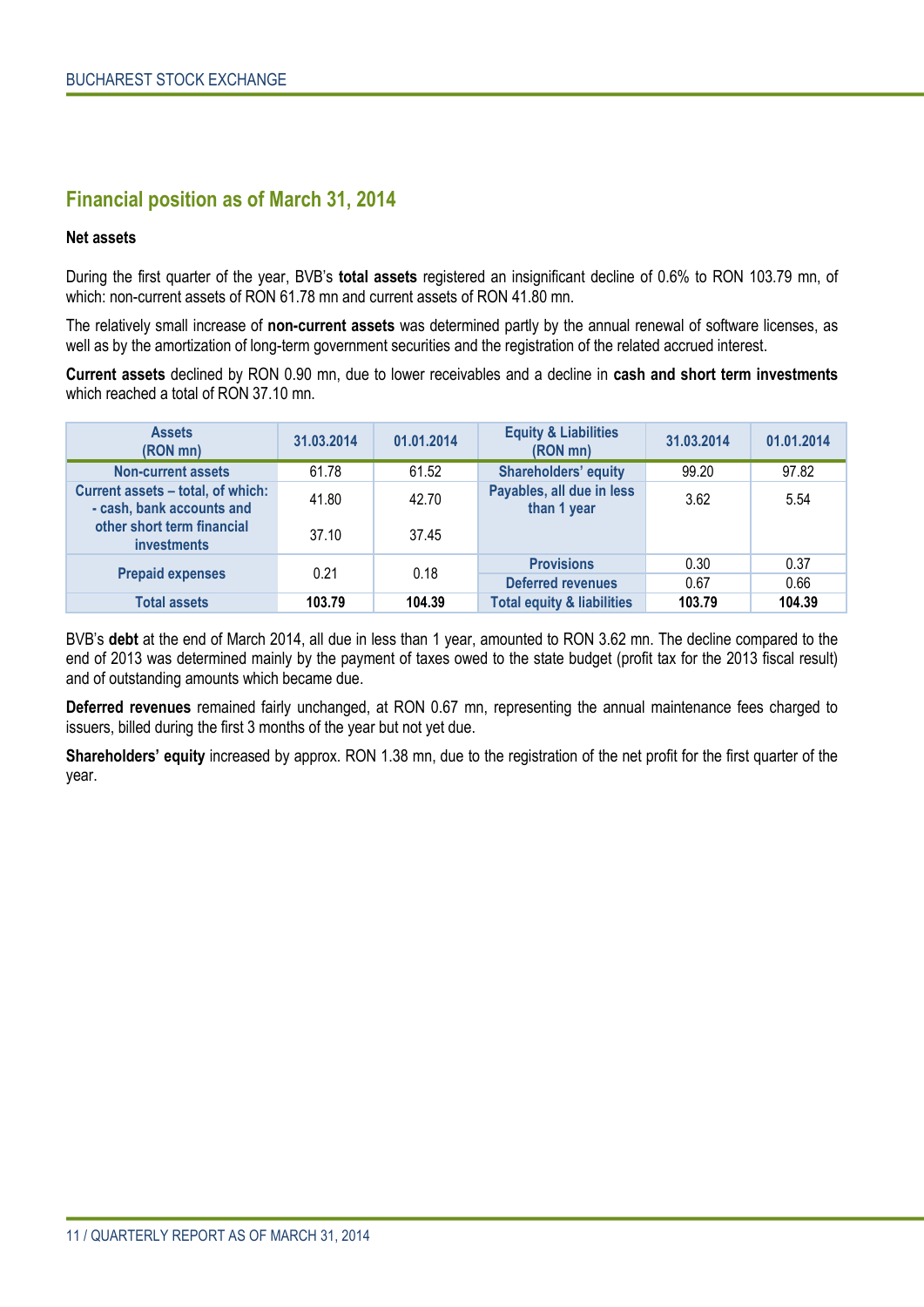#### **EXPECTATIONS FOR THE SECOND QUARTER OF 2014**

For the second quarter, the Romanian Government has scheduled the IPO for Electrica SA, as part of its privatization stream via the stock exchange. The deal, expected to take place at the beginning of June, is estimated to raise EUR 400- 500 mn according to the media, for a 51% stake in the company. The IPO will likely bring as a new feature the guarantee of a minimum subscription volume for retail investors, and the company's employees will also be allowed to subscribe shares within the retail tranche.

The success of the offer will benefit the entire market as fresh money may enter the market, with positive impact on the average daily trading value.

The modernization of the Bucharest Stock Exchange is set to continue, with new measures being already announced by the time of this report. The trading environment will benefit from new mechanisms and features, such as the *trading at last* market stage, changes to the trading program, new block sizes to improve investors' access to the market, intraday reporting, removal of the mandatory suspension from trading of issuers on shareholders' meetings days and an enhanced market making framework. All these changes are part of a package of measures which used altogether will serve the main objective of reviving liquidity.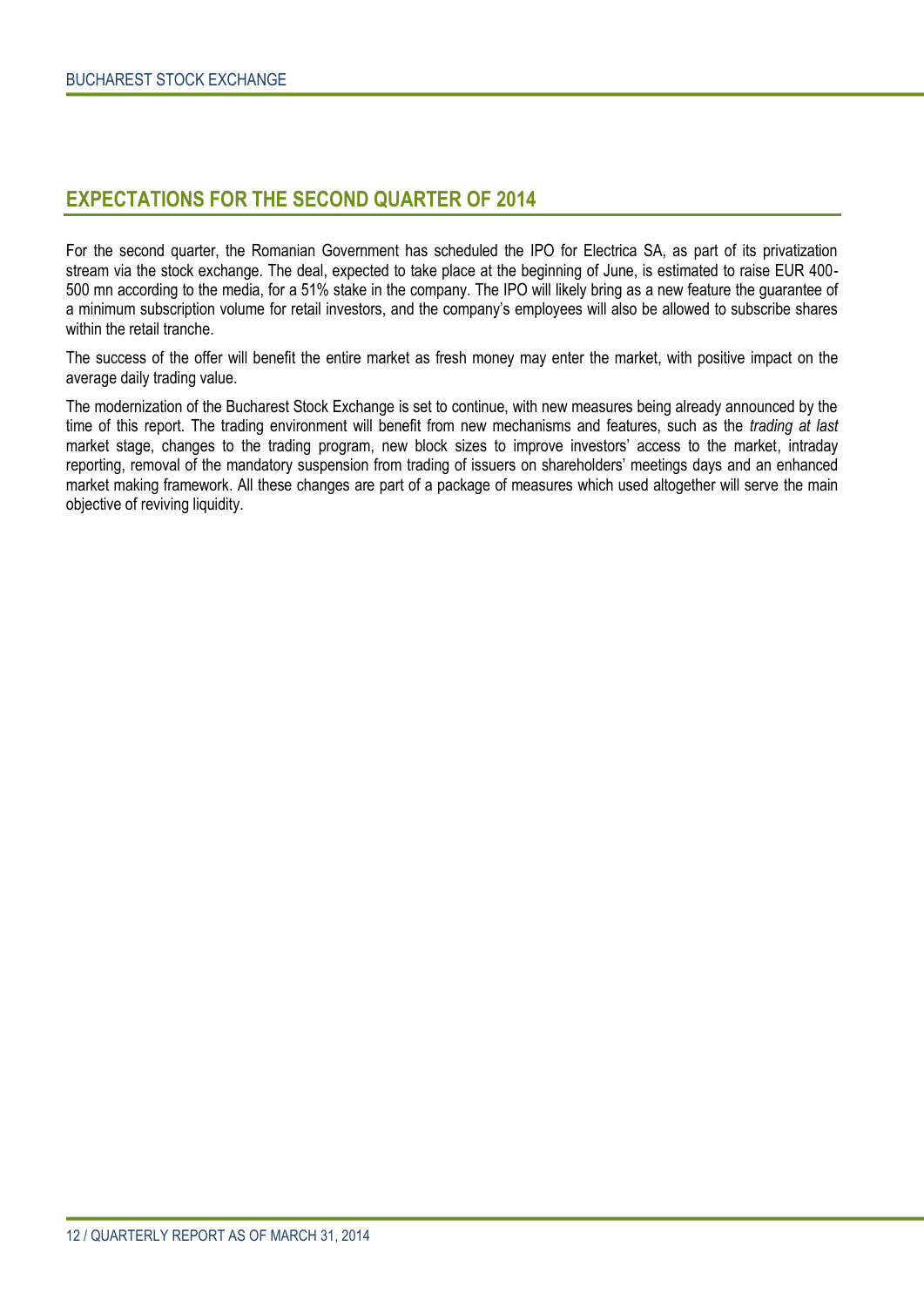### **ANNEXES**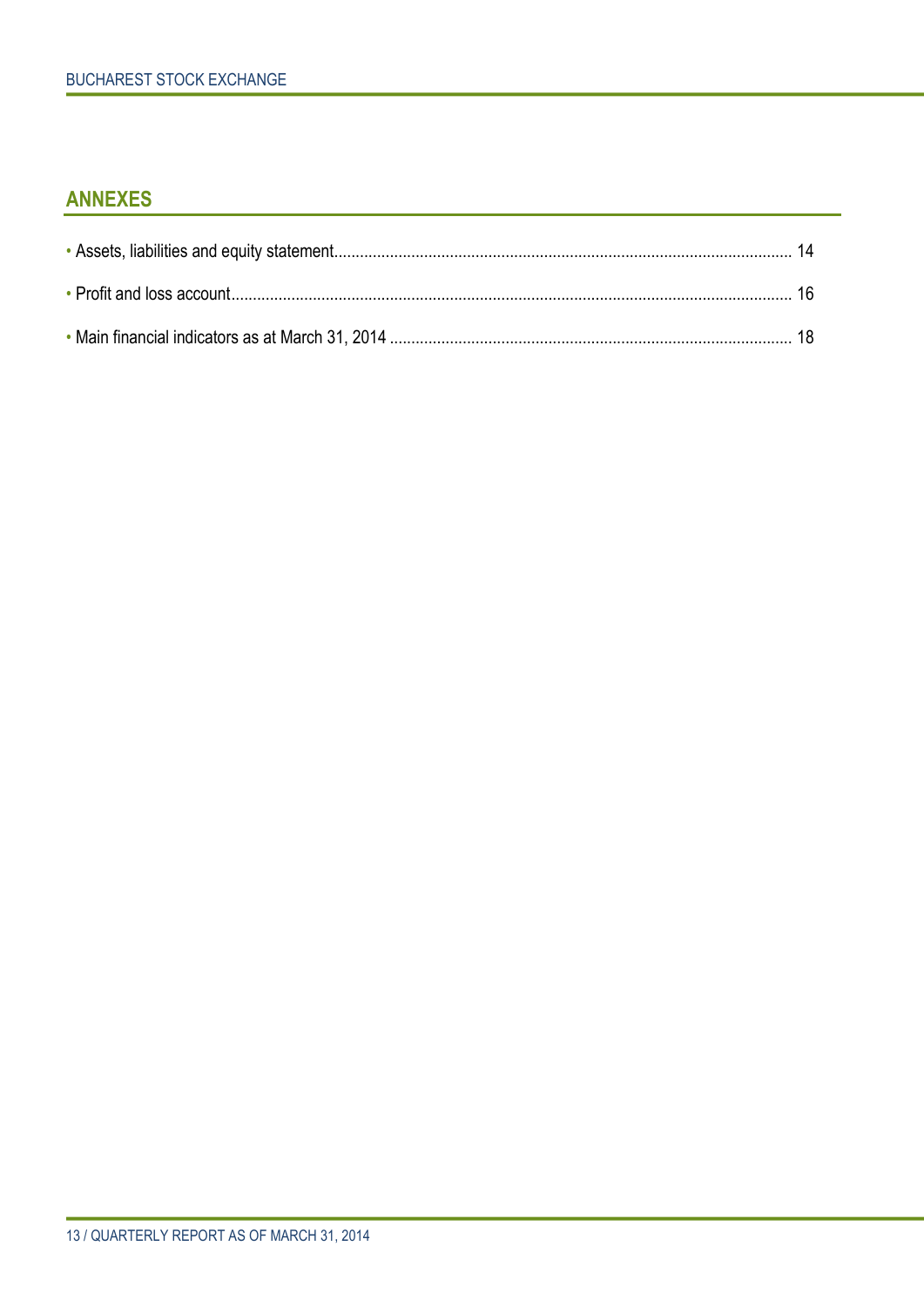## **Assets, liabilities and equity statement**

All amounts are indicated in RON, unless otherwise stated

| <b>Indicator</b>                                                                                               |            | <b>Balance as at</b> |            |
|----------------------------------------------------------------------------------------------------------------|------------|----------------------|------------|
|                                                                                                                | <b>Row</b> | 31.03.2014           | 01.01.2014 |
| <b>A. NON-CURRENT ASSETS</b>                                                                                   |            |                      |            |
| Intangible assets                                                                                              |            |                      |            |
| 3. Licenses, other intangible assets (acc. 205+208-2805-2808-2905-2908)                                        | 3          | 185,919              | 70,245     |
| 5. Advance payments and intangible non-current assets in progress (acc. 233+234-2933)                          | 5          | 19,050               | 0          |
| Total intangible assets (row 01 to 05)                                                                         | 6          | 204,969              | 70,245     |
| Tangible assets                                                                                                |            |                      |            |
| 1. Land and constructions (acc. 211+212-2811-2812-2911-2912)                                                   | 7          | 3,344,100            | 3,344,100  |
| 2. Equipment and machinery (acc. 214-2814-2914)                                                                | 8          | 736,873              | 808,041    |
| 3. Other equipment and furniture (acc. 214-2814-2914)                                                          | 9          | 483,354              | 388,840    |
| 4. Advance payments and tangible assets in progress (acc. 231+232-2931)                                        | 10         | 0                    | 0          |
| Total tangible assets (row 07 la 10)                                                                           | 11         | 4,564,327            | 4,540,981  |
| <b>Financial assets</b>                                                                                        |            |                      |            |
| 1. Shares held in subsidiaries (acc. 261-2961)                                                                 | 12         | 26,231,326           | 26,231,326 |
| 5. Investments held as financial assets<br>(acc. 262+264+265+266-2696-2962-2964)                               | 16         | 1,327,940            | 1,358,109  |
| 6. Other receivables (acc. 2673+2674+2678+2679-2966-2969)                                                      | 17         | 29,455,765           | 29,315,934 |
| Total financial assets (rows 12 to 17)                                                                         | 18         | 57,015,031           | 56,905,369 |
| TOTAL NON-CURRENT ASSETS (rows 06+11+18)                                                                       | 19         | 61,784,327           | 61,516,595 |
| <b>B. CURRENT ASSETS</b>                                                                                       |            |                      |            |
| Inventories                                                                                                    |            |                      |            |
| 3. Advance payments for purchases of inventories (acc. 4091)                                                   | 22         | 0                    | 0          |
| Total inventories (row 20 la 22)                                                                               | 23         | 0                    | 0          |
| <b>Receivables</b>                                                                                             |            |                      |            |
| 1. Trade receivables<br>(acc. 2675*+2676*+2678*+2679*-2966*-2969*+4092+411+413+418-491)                        | 24         | 2,256,002            | 2,433,141  |
| 2. Receivables from affiliates (acc. 4511+4518-4951)                                                           | 25         | 0                    | 0          |
| 4. Other receivables (acc. 425+4282+431+437+4382+441+4424+4428+444+445+446+<br>447+4482+4582+461+473-496+5187) | 27         | 2,446,174            | 2,812,685  |
| Total receivables (row 24 to 28)                                                                               | 29         | 4,702,176            | 5,245,826  |
| Short term financial investments                                                                               |            |                      |            |
| 2. Other short term financial investments<br>$(acc. 5031+5032+505+5061+5062+5071+5072+5081+5082++5113+5114)$   | 31         | 36,090,555           | 35,119,284 |
| Total short term financial investments (rows 30 to 31)                                                         | 32         | 36,090,555           | 35,119,284 |
| IV. Cash and bank accounts<br>(acc. 5112+5121+5122+5123+5124+5125+5311+5314+5321+5322+5323++542)               | 33         | 1,005,489            | 2,331,872  |
| TOTAL CURRENT ASSETS (rows 23+29+32+33)                                                                        | 34         | 41,798,220           | 42,696,982 |
| C. PREPAID EXPENSES (acc. 471)                                                                                 | 35         | 206,128              | 175,058    |
| <b>D. PAYABLES WITHIN ONE YEAR</b>                                                                             |            |                      |            |
| 3. Advance payments from clients (acc. 419)                                                                    | 38         | 103,320              | 107,570    |
| 4. Trade payables (acc. 401+404+408)                                                                           | 39         | 435,896              | 667,357    |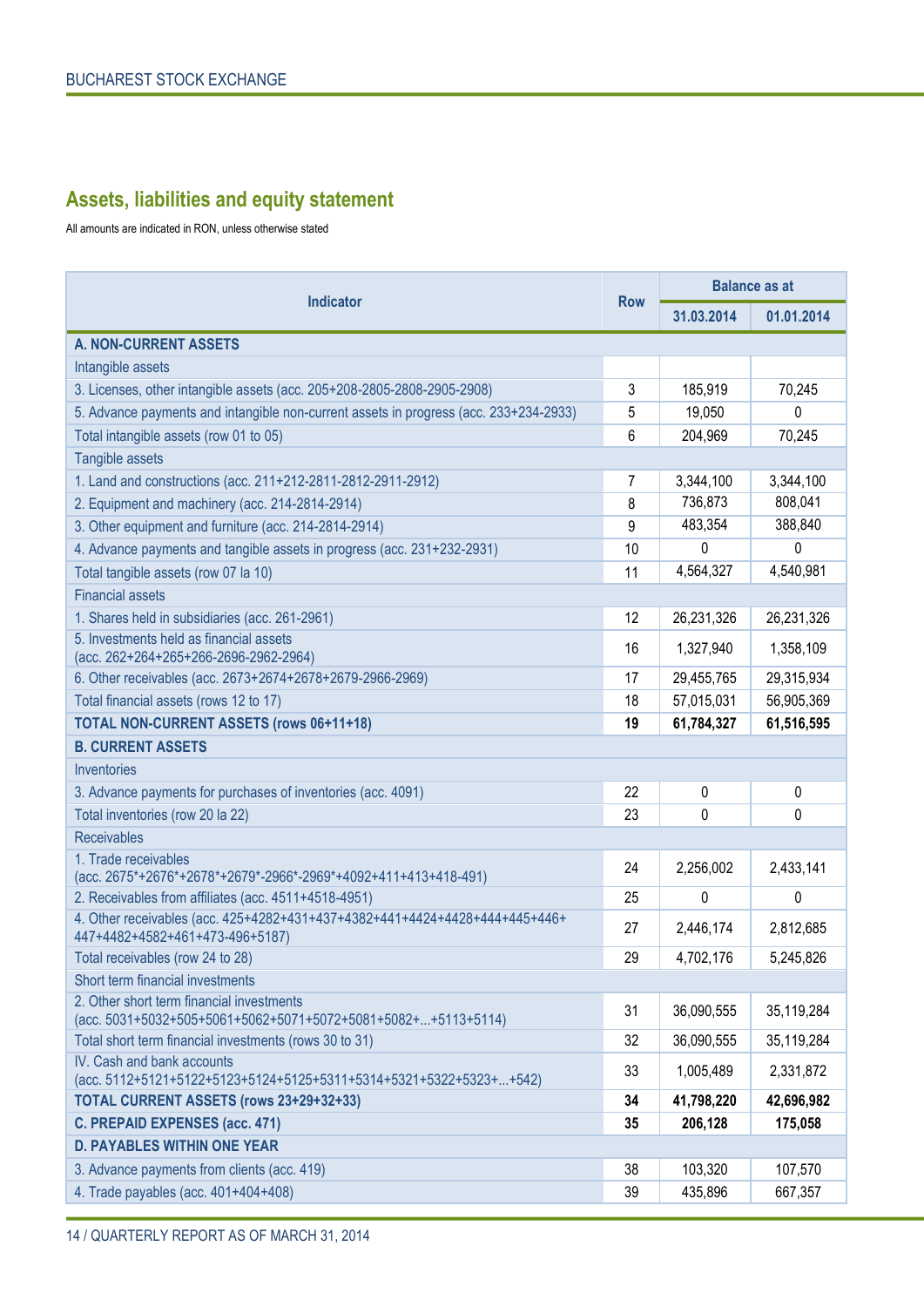|                                                                                                                   |            | <b>Balance as at</b> |            |
|-------------------------------------------------------------------------------------------------------------------|------------|----------------------|------------|
| <b>Indicator</b>                                                                                                  | <b>Row</b> | 31.03.2014           | 01.01.2014 |
| 8. Other payables, including tax and social security payables<br>(acc. 1623+1626+167+1687+2698+421+423+424++5197) | 43         | 3,081,991            | 4,764,777  |
| Total payables within one year (rows 36 to 43)                                                                    | 44         | 3,621,207            | 5,539,704  |
| E. NET CURRENT ASSETS OR NET CURRENT LIABILITIES (rows 34+35-44-60.2)                                             | 45         | 37,717,185           | 36,670,241 |
| F. TOTAL ASSETS LESS CURRENT LIABILITIES (rows 19+45-60.1)                                                        | 46         | 99,501,512           | 98,186,836 |
| <b>G. PAYABLES WITHIN MORE THAN ONE YEAR</b>                                                                      |            |                      |            |
| 8. Other payables, including tax and social security payables                                                     | 54         | 0                    | 0          |
| Total payables within more than 1 year (row 47 to 54)                                                             | 55         | 0                    | 0          |
| <b>H. PROVISIONS</b>                                                                                              |            |                      |            |
| 1. Pension and other similar provisions (acc. 1515)                                                               | 56         | 202,126              | 269,506    |
| 2. Other provisions (acc. 1511+1512+1513+1514+1518)                                                               | 58         | 100,000              | 100,000    |
| <b>TOTAL PROVISIONS (rows 56+57+58)</b>                                                                           | 59         | 302,126              | 369,506    |
| I. DEFERRED REVENUE (row 60.1+60.2+60.3)                                                                          | 60         | 665,956              | 662,095    |
| 2. Deferred revenue                                                                                               | 60.2       | 665,956              | 662,095    |
| <b>J. SHARE CAPITAL AND RESERVES</b>                                                                              |            |                      |            |
| Capital (rows 62+63), of which:                                                                                   | 61         | 76,741,980           | 76,741,980 |
| - paid-in subscribed capital (acc. 1012)                                                                          | 63         | 76,741,980           | 76,741,980 |
| Share premium (acc. 104)                                                                                          | 64         | 8                    | 8          |
| Revaluation reserves (acc. 105)                                                                                   |            |                      |            |
| - Credit balance                                                                                                  | 65         | 2,325,080            | 2,325,080  |
| - Debit balance                                                                                                   | 66         | 0                    | 0          |
| Reserves (rows 68 to 73-74)                                                                                       | 67         | 9,712,158            | 9,712,158  |
| 1.<br>Legal reserves (acc. 1061)                                                                                  | 68         | 5,800,353            | 5,800,353  |
| Reserves for bonus shares received (acc. 1065*)<br>2.                                                             | 70         | 2,413,197            | 2,413,197  |
| Reserves representing the surplus from reevaluation reserves (acc. 1067)<br>3.                                    | 72         | 57,109               | 57,109     |
| 4.<br>Other reserves (acc. 1068)                                                                                  | 73         | 1,441,499            | 1,441,499  |
| <b>Retained earnings</b>                                                                                          |            |                      |            |
| Profit - Credit balance                                                                                           | 77         | 9,038,104            | 0          |
| Loss - Debit balance                                                                                              | 78         | 0                    | U          |
| Result for the year                                                                                               |            |                      |            |
| Profit (acc. 121) - Credit balance                                                                                | 79         | 1,382,056            | 9,484,404  |
| Loss (acc. 121) - Debit balance                                                                                   | 80         | 0                    | 0          |
| Profit distribution (acc. 129)                                                                                    | 81         | 0                    | 446,300    |
| <b>TOTAL SHAREHOLDERS' EQUITY</b><br>(row 61+64+65-66+67+75-76+77-78-79)                                          | 82         | 99,199,386           | 97,817,330 |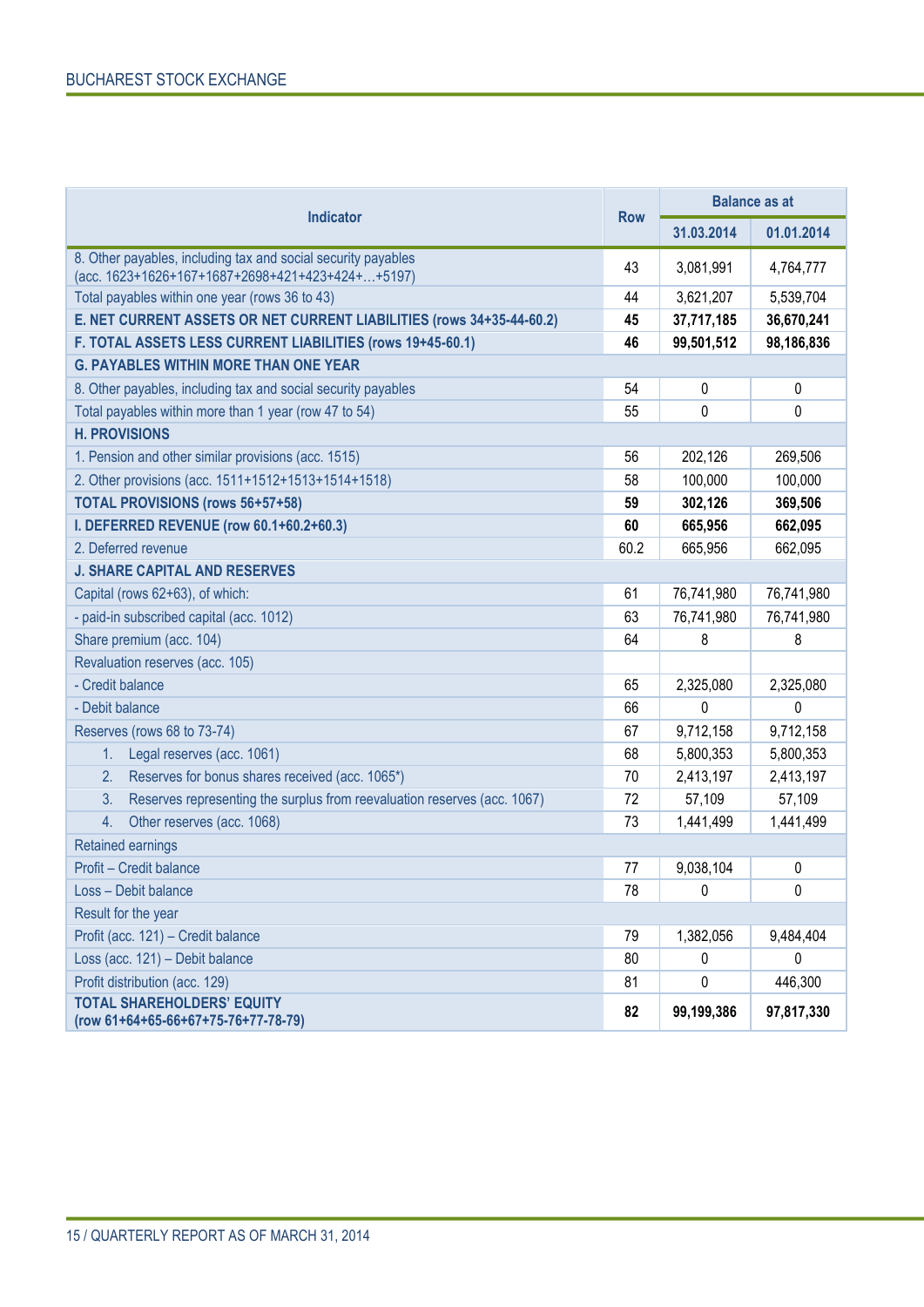## **Profit and loss account**

All amounts are indicated in RON, unless otherwise stated

| <b>Indicator</b>                                                                                               |    | 1Q         |            |
|----------------------------------------------------------------------------------------------------------------|----|------------|------------|
|                                                                                                                |    | 01.01.2014 | 01.01.2013 |
|                                                                                                                |    | 31.03.2014 | 31.03.2013 |
| 1. Sales revenues                                                                                              | 1  | 4,642,991  | 4,056,189  |
| 4. Other operating revenues (acc. 7417+758)                                                                    | 7  | 108,491    | 13,143     |
| Operating revenues - TOTAL (rows 01+04-05+06+07)                                                               | 8  | 4,751,482  | 4,069,332  |
| 5. Material expenses and other third party expenses (rows 10 to 12)                                            | 9  | 78,318     | 80,146     |
| Consumable materials expenses (acc. 602-7412)                                                                  | 10 | 21,654     | 28,440     |
| Other material expenses (acc. 603+604)                                                                         | 11 | 16,853     | 8,756      |
| Other third party expenses (water and energy)<br>(acc. 605-7413)                                               | 12 | 39,811     | 42,950     |
| 6. Personnel expenses (rows 14+15)                                                                             | 13 | 1,661,794  | 1,802,207  |
| - Base personnel salaries (acc. 641+642-7414)                                                                  | 14 | 1,322,325  | 1,377,647  |
| - Social security contributions (acc. 645-7415)                                                                | 15 | 339,469    | 424,560    |
| 7a. Adjustments of tangible and intangible assets (rows 17-18)                                                 | 16 | 164,709    | 160,359    |
| a.1) Expenses (acc. 6811+6813)                                                                                 | 17 | 164,709    | 160,359    |
| a. 2) Revenues (acc. 7813+7815)                                                                                | 18 | $\Omega$   | 0          |
| 7b. Adjustments of current assets (rows 20-21)                                                                 | 19 | $\Omega$   | 8,418      |
| b.1) Expenses (acc. 654+6814)                                                                                  | 20 | 0          | 8,418      |
| b.2) Revenues (acc. 754+7814)                                                                                  | 21 | 0          | 0          |
| 8. Other operating expenses (rows 23 to 25)                                                                    | 22 | 1,710,666  | 1,425,529  |
| Third party expenses (acc. 611+612+613+614+<br>a)<br>621+622+623+624+625+626+627+628-7416)                     | 23 | 1,409,966  | 1,105,086  |
| Other taxes, duties and similar expenses (acc. 635)<br>b)                                                      | 24 | 300,699    | 319,946    |
| Compensation expenses, donations and disposed assets (acc. 658)<br>c)                                          | 25 | 1          | 497        |
| Adjustments for provisions (rows 27-28)<br>d)                                                                  | 26 | $-67,380$  | $-71,272$  |
| d.1) Expenses (acc. 6812)                                                                                      | 27 | 0          | 0          |
| d.2) Revenues (acc. 7812)                                                                                      | 28 | 67,380     | 71,272     |
| <b>Operating expenses - TOTAL</b><br>(row 09+13+16+19+22+26)                                                   | 29 | 3,548,107  | 3,405,387  |
| <b>Operating result</b>                                                                                        |    |            |            |
| - Profit (rows 08-29)                                                                                          | 30 | 1,203,375  | 663,945    |
| - Loss (rows 29-08)                                                                                            | 31 | 0          | 0          |
| <b>Financial revenues</b>                                                                                      |    |            |            |
| 9. Revenues from investments in associates (acc. 7613)                                                         | 32 | 0          | 0          |
| 10. Revenues from other financial investments (acc. 7611+7612)                                                 | 34 | 2,643      | 3,187      |
| - of which revenues from affiliates (acc. 7611)                                                                | 35 | 0          | 0          |
| 11. Interest rate revenues (acc. 766)                                                                          | 36 | 704,823    | 816,715    |
| 12. Other financial revenues (acc. 7616+7617+762+763+764+765+767+768)                                          | 38 | 263,290    | 765,970    |
| <b>Financial revenues - TOTAL</b><br>(rows 32+34+36+38)                                                        | 39 | 970,756    | 1,585,872  |
| 12. Adjustments of financial assets and of financial investments classified as current assets<br>$(row 41-42)$ | 40 | 106,843    | $-82,020$  |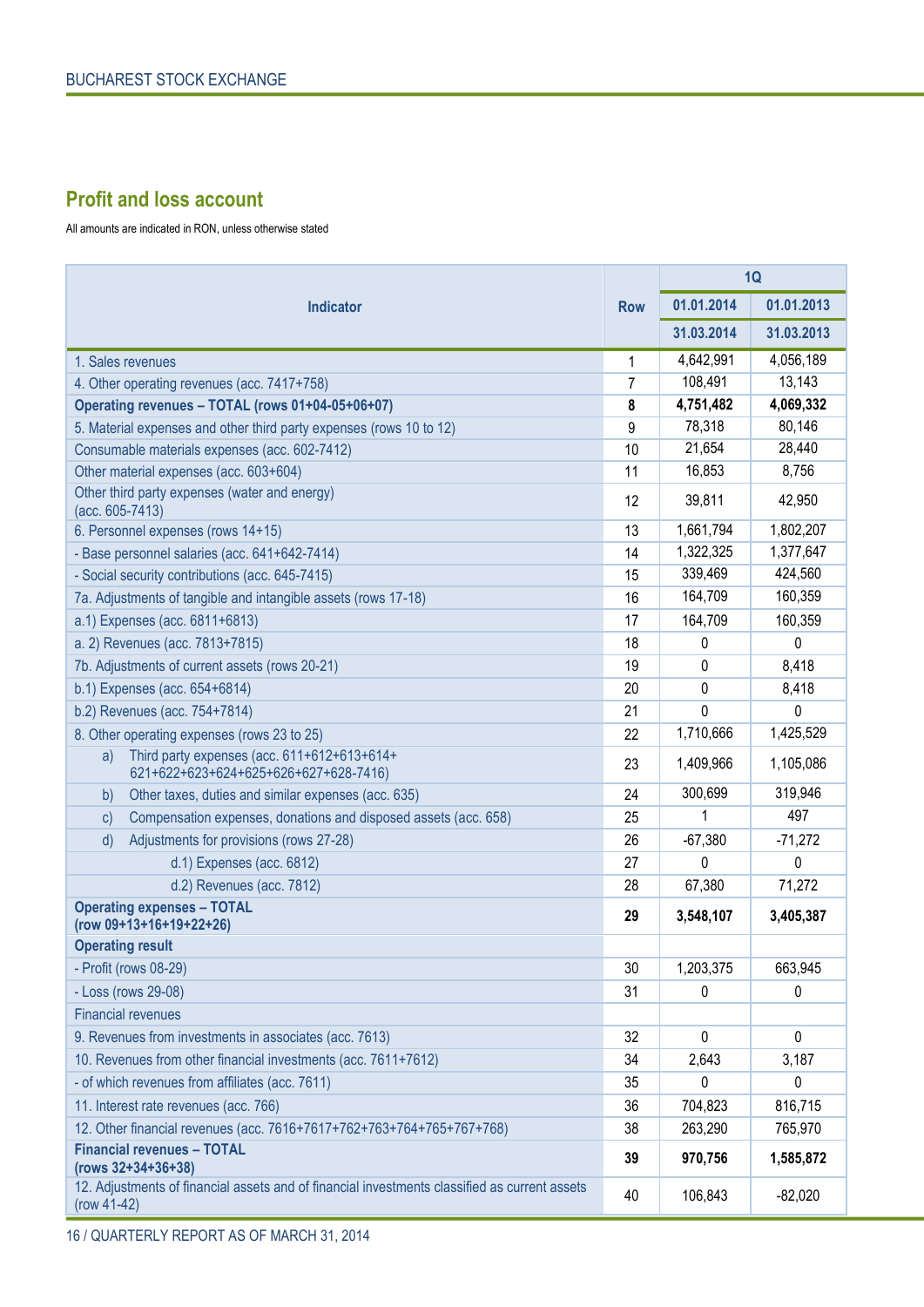|                                                                      |            | 1Q         |            |
|----------------------------------------------------------------------|------------|------------|------------|
| <b>Indicator</b>                                                     | <b>Row</b> | 01.01.2014 | 01.01.2013 |
|                                                                      |            | 31.03.2014 | 31.03.2013 |
| Expenses (acc. 686)                                                  | 41         | 133,783    | 11,157     |
| Revenues (acc. 786)                                                  | 42         | 26,940     | 93,177     |
| 13. Other financial expenses<br>$(\text{acc. } 663+664+665+667+668)$ | 45         | 409,841    | 535,972    |
| Financial expenses - TOTAL (row 40+43+45)                            | 46         | 516,684    | 453,952    |
| <b>Financial result</b>                                              |            |            |            |
| - Profit (row 39-46)                                                 | 47         | 454,072    | 1,131,920  |
| - Loss (row 46-39)                                                   | 48         | 0          | 0          |
| <b>14. Current result</b>                                            |            |            |            |
| - Profit (row 08+39-29-46)                                           | 49         | 1,657,447  | 1,795,865  |
| - Loss (row 29+46-08-39)                                             | 50         | 0          | 0          |
| Total revenues (row 08+39+51)                                        | 55         | 5,722,238  | 5,655,204  |
| Total expenses (row 29+46+52)                                        | 56         | 4,064,791  | 3,859,339  |
| <b>Pre-tax result</b>                                                |            |            |            |
| - Profit (row 55-56)                                                 | 57         | 1,657,447  | 1,795,865  |
| - Loss (row 56-55)                                                   | 58         | 0          | 0          |
| 18. Income tax expenses                                              | 59         | 275,391    | 263,250    |
| <b>Result for the year</b>                                           |            |            |            |
| - Profit (row 57-59-60)                                              | 61         | 1,382,056  | 1,532,615  |
| - Loss (row 58+59+60) or (row 59+60-57)                              | 62         | 0          | 0          |

LUDWIK LESZEK SOBOLEWSKI General Manager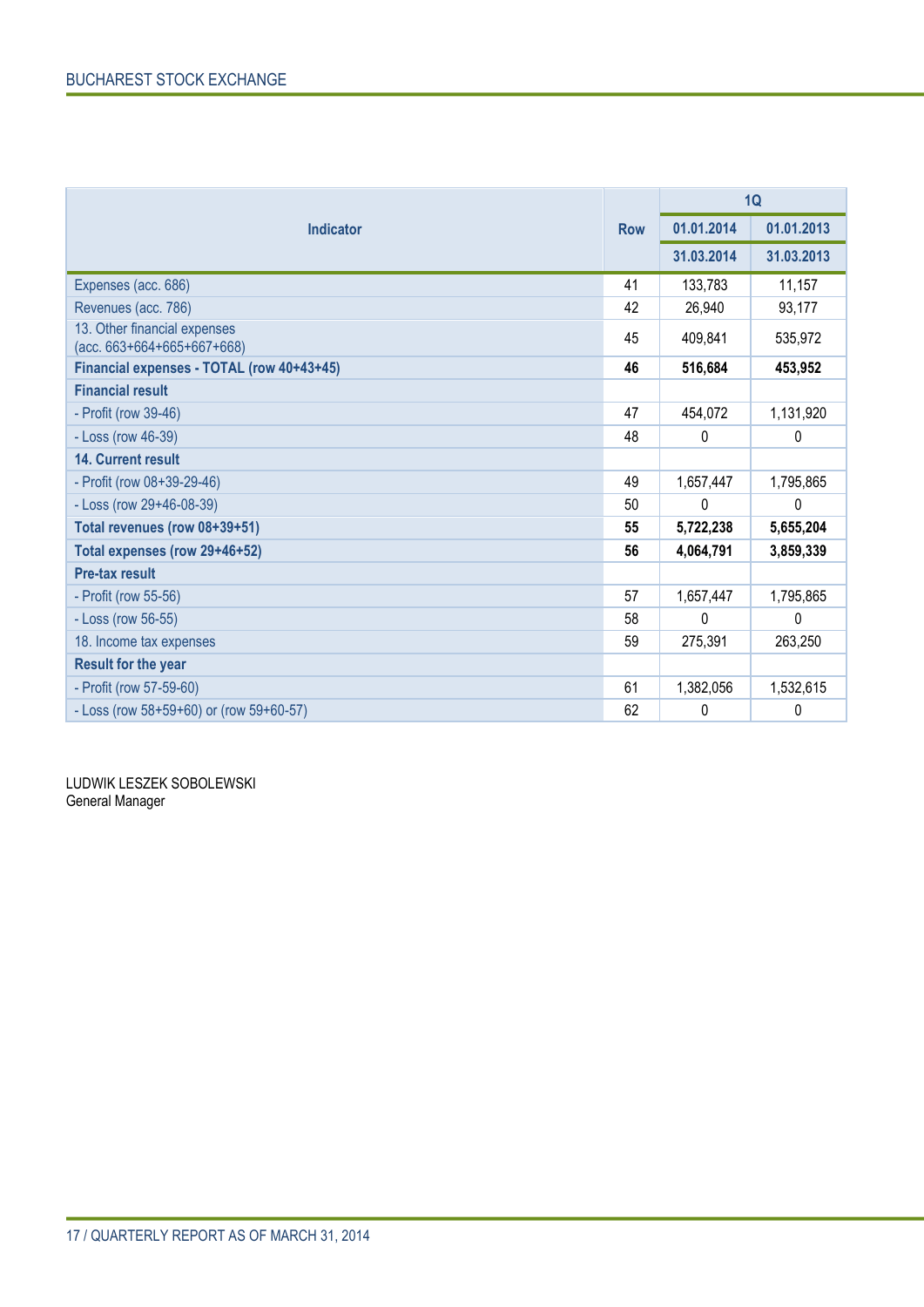## **Main financial indcators as of March 31, 2014**

|                                 | <b>Indicator</b>             | <b>Calculation formula</b>                                     | <b>Value</b>          |
|---------------------------------|------------------------------|----------------------------------------------------------------|-----------------------|
|                                 | <b>Current ratio</b>         | Current assets / Current liabilities                           | 11.54 times           |
| Liquidity indicators            | Acid test ratio              | (Current assets - Inventories) /<br><b>Current liabilities</b> | 11.54 times           |
|                                 | Debt-to-equity ratio         | (Borrowed capital / Equity)*100                                | BVB has no borrowings |
|                                 | Accounts receivable turnover | (Average receivables balance /<br>turnover)*90 days            | 45.0 days             |
|                                 | Accounts payable turnover    | (Average supplier balance /<br>turnover)*90 days               | $10.7$ days           |
| <b>Activity indicators</b>      | Non-current asset turnover   | Net sales / Non-current assets                                 | 0.08 times            |
|                                 | Asset turnover               | Net sales / Total assets                                       | 0.04 times            |
|                                 | <b>Financial leverage</b>    | Total liabilities / Shareholders' equity                       | 0.04 times            |
|                                 | Operating margin             | Operating profit / Net sales*100                               | 25.9%                 |
|                                 | <b>EBITDA</b> margin         | EBITDA / Net sales*100                                         | 29.5%                 |
|                                 | Net margin                   | Net profit / Net sales*100                                     | 29.8%                 |
| <b>Profitability indicators</b> | Return on equity (ROE)       | Net profit / Shareholder's equity*100                          | 1.4%                  |
|                                 | Return on assets (ROA)       | Net profit / Total assets*100                                  | 1.3%                  |
|                                 | Earnings per share           | Net profit / No. of shares                                     | <b>RON 0.18</b>       |
|                                 | Market capitalization        | Market price * No. of shares                                   | RON 220,786,676       |
| Market indicators               | Book value per share         | Shareholder's equity / No. of shares                           | RON 12.93/share       |

LUDWIK LESZEK SOBOLEWSKI General Manager